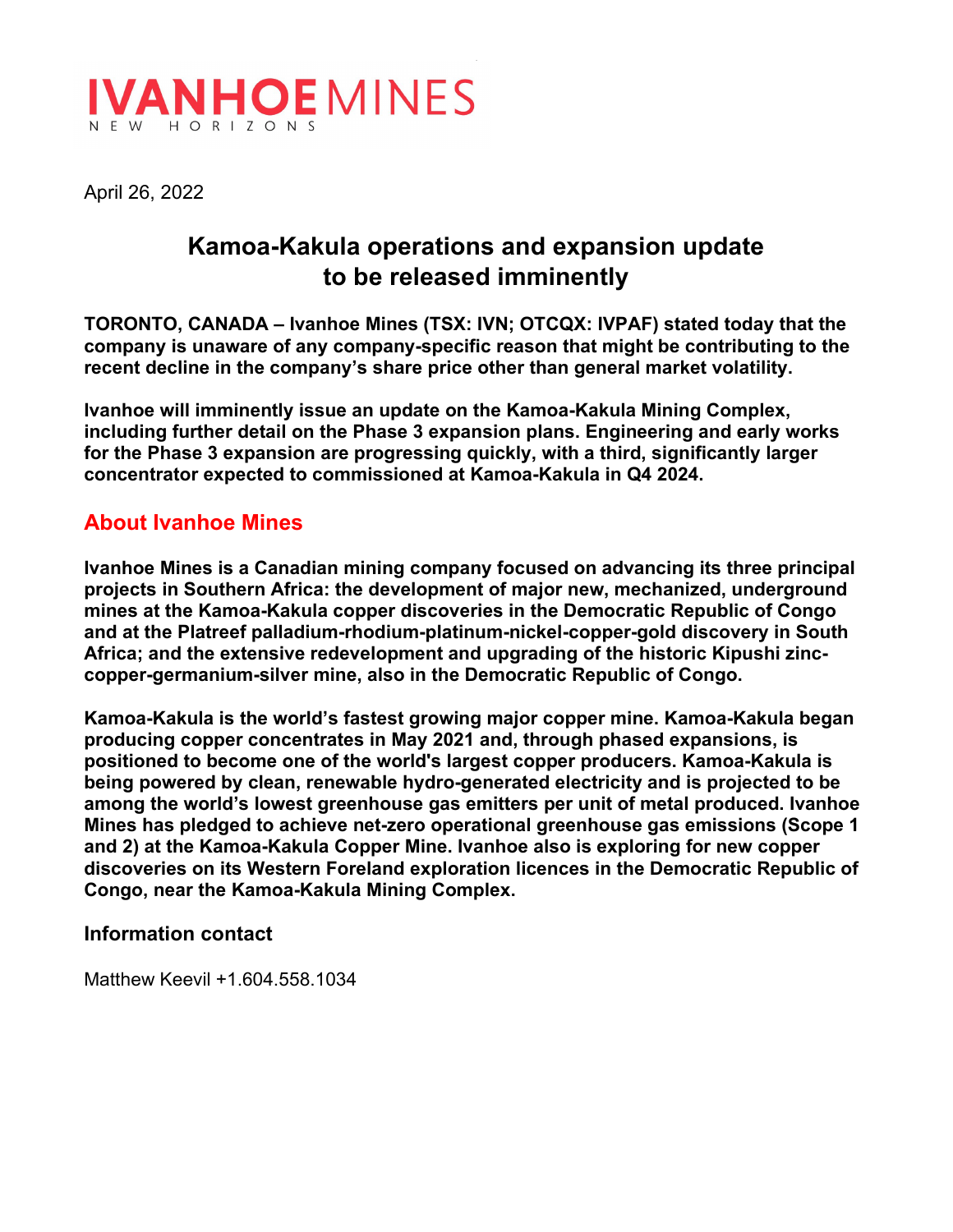## **Forward-looking statements**

Certain statements in this release constitute "forward-looking statements" or "forward-looking information" within the meaning of applicable securities laws. Such statements and information involve known and unknown risks, uncertainties and other factors that may cause the actual results, performance or achievements of the company, its projects, or industry results, to be materially different from any future results, performance or achievements expressed or implied by such forward-looking statements or information. Such statements can be identified by the use of words such as "may", "would", "could", "will", "intend", "expect", "believe", "plan", "anticipate", "estimate", "scheduled", "forecast", "predict" and other similar terminology, or state that certain actions, events or results "may", "could", "would", "might" or "will" be taken, occur or be achieved. These statements reflect the company's current expectations regarding future events, performance and results and speak only as of the date of this release.

Such statements include without limitation: (i) statements that engineering and early works for the Phase 3 expansion are progressing quickly; (ii) the Phase 3 expansion and a third, significantly larger concentrator expected to commissioned in Q4 2024; (iii) statements regarding first copper production from Phase 3 expected in Q4 2024.

As well, all of the results of the Kakula definitive feasibility study, the Kakula-Kansoko pre-feasibility study and the Kamoa-Kakula preliminary economic assessment, constitute forward-looking statements or information, and include future estimates of internal rates of return, net present value, future production, estimates of cash cost, proposed mining plans and methods, mine life estimates, cash flow forecasts, metal recoveries, estimates of capital and operating costs and the size and timing of phased development of the projects. Furthermore, with respect to this specific forward-looking information concerning the development of the Kamoa-Kakula Project, the company has based its assumptions and analysis on certain factors that are inherently uncertain. Uncertainties include: (i) the adequacy of infrastructure; (ii) geological characteristics; (iii) metallurgical characteristics of the mineralization; (iv) the ability to develop adequate processing capacity; (v) the price of copper; (vi) the availability of equipment and facilities necessary to complete development; (vii) the cost of consumables and mining and processing equipment; (viii) unforeseen technological and engineering problems; (ix) accidents or acts of sabotage or terrorism; (x) currency fluctuations; (xi) changes in regulations; (xii) the compliance by joint venture partners with terms of agreements; (xiii) the availability and productivity of skilled labour; (xiv) the regulation of the mining industry by various governmental agencies; (xv) the ability to raise sufficient capital to develop such projects; (xvi) changes in project scope or design; and (xvii) political factors.

Forward-looking statements and information involve significant risks and uncertainties, should not be read as guarantees of future performance or results and will not necessarily be accurate indicators of whether or not such results will be achieved. A number of factors could cause actual results to differ materially from the results discussed in the forward-looking statements or information, including, but not limited to, the factors discussed below and under "Risk Factors", and elsewhere in this release, as well as unexpected changes in laws, rules or regulations, or their enforcement by applicable authorities; the failure of parties to contracts with the company to perform as agreed; social or labour unrest; changes in commodity prices; and the failure of exploration programs or studies to deliver anticipated results or results that would justify and support continued exploration, studies, development or operations.

Although the forward-looking statements contained in this release are based upon what management of the company believes are reasonable assumptions, the company cannot assure investors that actual